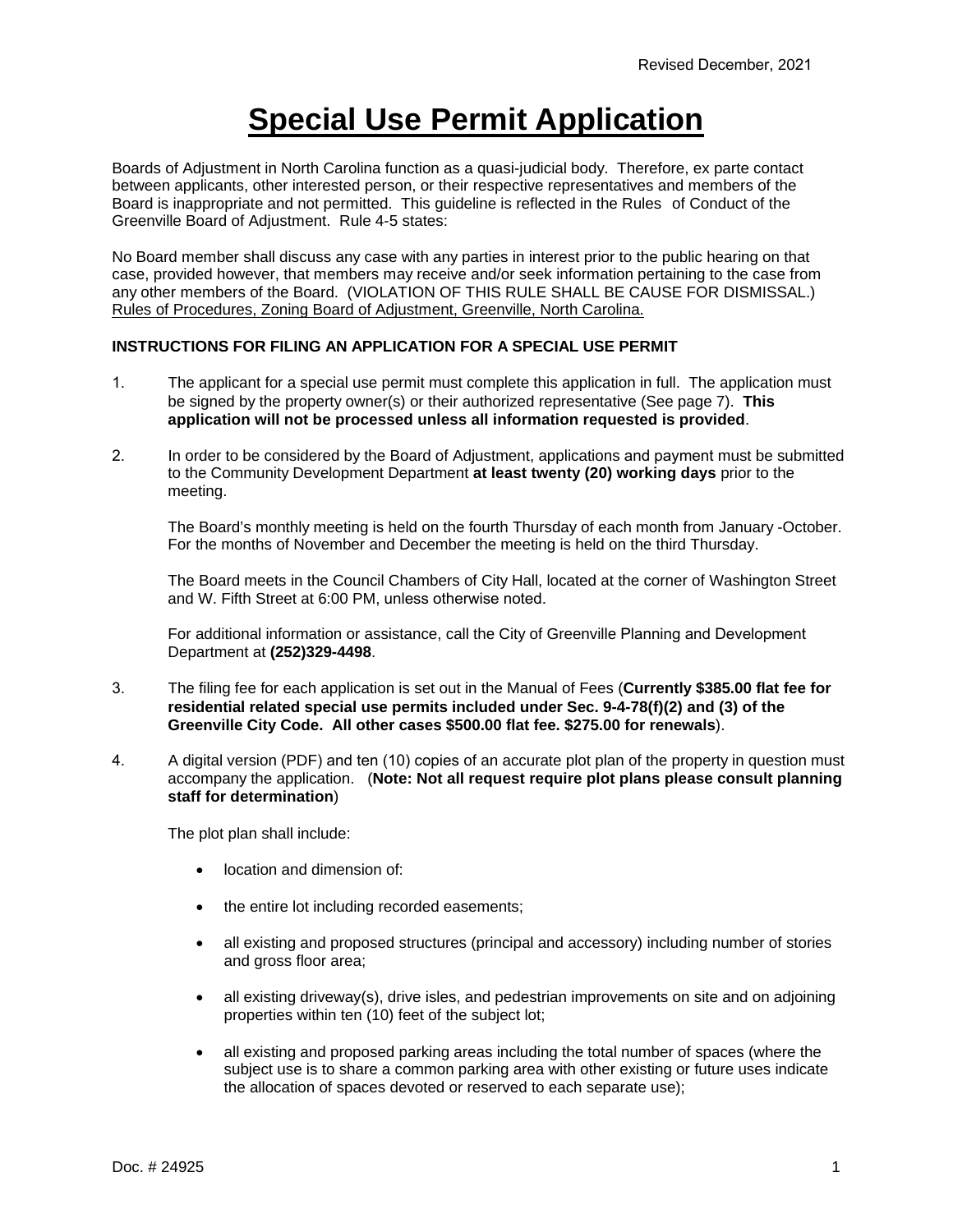- topographical features (streams, ditches, etc.);
- required bufferyards;
- minimum building lines (MBL) and existing and future right-of-way lines (R/W);
- location or vicinity map may be drawn to a scale of not less than 1" 1000';

5. **for item (a) below, the applicant must state all facts and attach any supporting documents that applicant asserts the parcel complies with the zoning ordinances and policies. IT IS NOT SUFFICIENT TO STATE - "the application does not violate the zoning policies.**

**for item (b) below the applicant must state how the use complies with or conforms to the General Land Use Plan. IT IS NOT SUFFICIENT TO STATE - "the use complies with the Land Use Plan."**

**for item (c) below, the applicant must state how the use will not be detrimental to health and safety and attach any documents the applicant asserts supports the proposed use.**

**for item (d) below, the applicant must state how the use will not be detrimental to the general public welfare.**

**for item (e) below, the applicant must state how the use will not be detrimental to the current uses of the property or surrounding properties and attach any documents that are claimed to support the facts stated. IT IS NOT SUFFICIENT TO STATE - "the use will not be detrimental".**

**for item (f) below, the applicant must state the facts to support how the use will not injure the property or cause injury to the value of the property or surrounding property. IT IS NOT SUFFICIENT TO STATE - "the use will not injury the property."**

**for item (g) below, the applicant must state how the use will not be a nuisance or create a hazard.**

**If the application does not comply with these requirements, it will be deemed incomplete and returned to the applicant to provide the requested information. A general statement or generalized conclusion/opinion is not sufficient to satisfy this requirement.** 

**NOTE:** These are minimum submission requirements. The Board of Adjustment reserves the right to require additional information where such submission is necessary to insure compliance with applicable criteria in the individual case. The applicant is encouraged to submit additional information if desired.

The special use permit will expire two (2) years from the date of issuance if zoning compliance permit, building permit, or site plan approval is not obtained.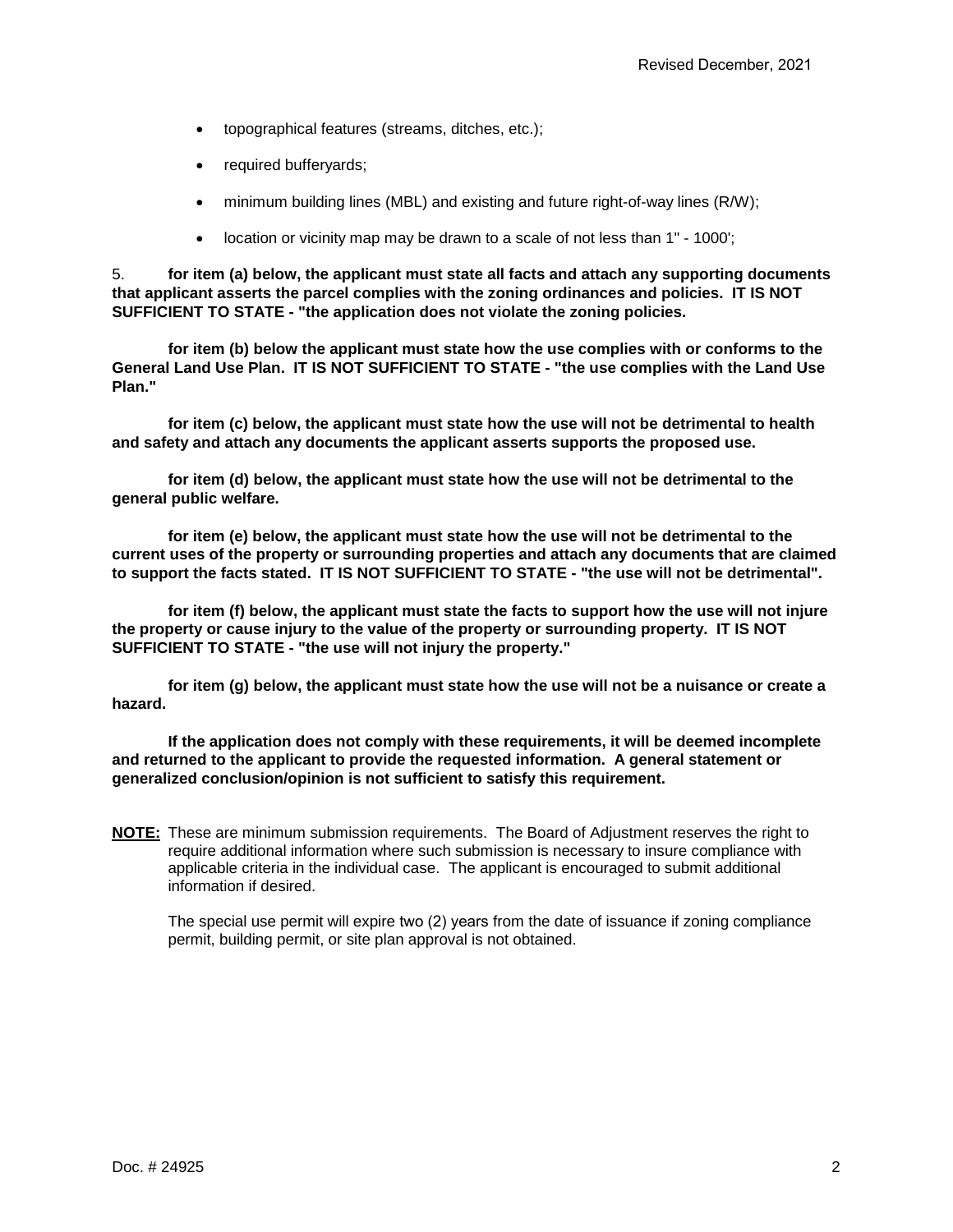Date Received \_\_\_\_\_\_\_\_\_\_\_\_\_\_

## **CITY OF GREENVILLE** SPECIAL USE PERMIT APPLICATION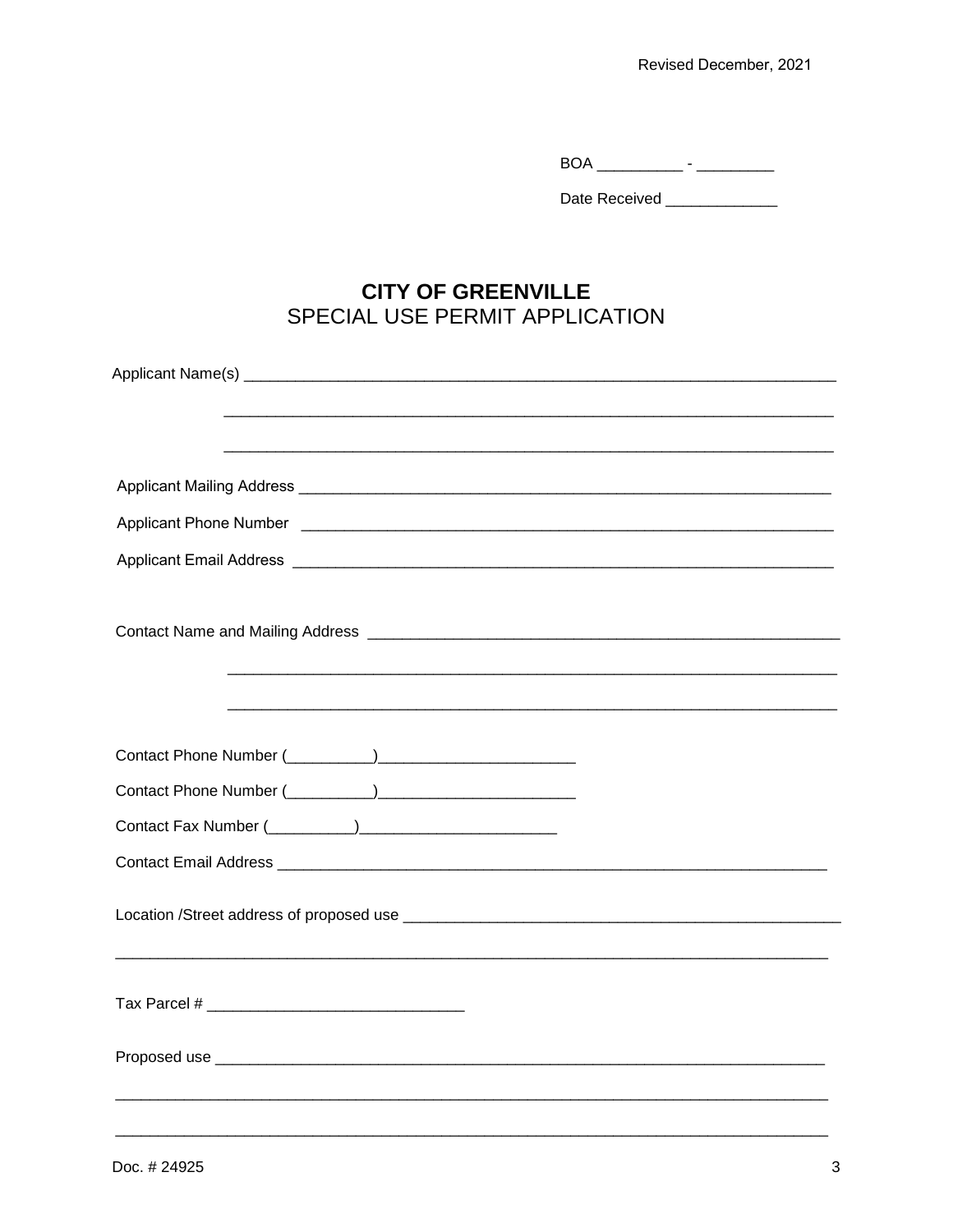The Zoning Ordinance imposes the following General Restrictions on the use requested by the applicant. Under each requirement the applicant should explain, with reference to attached plans, where applicable, how the proposed use satisfies these requirements. Answers should be supported by facts when possible.

The Board of Adjustment may grant permission for the establishment of a listed special use if the Board finds from the evidence produced after a study of the complete record that:

(a) Conditions and Specifications. That the proposed use meets all required conditions and specifications of the Zoning Ordinance and policies of the City for submission of a special use permit. Such conditions and specifications include but are not limited to the following:

\_\_\_\_\_\_\_\_\_\_\_\_\_\_\_\_\_\_\_\_\_\_\_\_\_\_\_\_\_\_\_\_\_\_\_\_\_\_\_\_\_\_\_\_\_\_\_\_\_\_\_\_\_\_\_\_\_\_\_\_\_\_\_\_\_\_\_\_\_\_\_\_\_\_\_\_\_\_\_\_\_\_\_

\_\_\_\_\_\_\_\_\_\_\_\_\_\_\_\_\_\_\_\_\_\_\_\_\_\_\_\_\_\_\_\_\_\_\_\_\_\_\_\_\_\_\_\_\_\_\_\_\_\_\_\_\_\_\_\_\_\_\_\_\_\_\_\_\_\_\_\_\_\_\_\_\_\_\_\_\_\_\_\_\_\_\_

\_\_\_\_\_\_\_\_\_\_\_\_\_\_\_\_\_\_\_\_\_\_\_\_\_\_\_\_\_\_\_\_\_\_\_\_\_\_\_\_\_\_\_\_\_\_\_\_\_\_\_\_\_\_\_\_\_\_\_\_\_\_\_\_\_\_\_\_\_\_\_\_\_\_\_\_\_\_\_\_\_\_\_

\_\_\_\_\_\_\_\_\_\_\_\_\_\_\_\_\_\_\_\_\_\_\_\_\_\_\_\_\_\_\_\_\_\_\_\_\_\_\_\_\_\_\_\_\_\_\_\_\_\_\_\_\_\_\_\_\_\_\_\_\_\_\_\_\_\_\_\_\_\_\_\_\_\_\_\_\_\_\_\_\_\_\_

\_\_\_\_\_\_\_\_\_\_\_\_\_\_\_\_\_\_\_\_\_\_\_\_\_\_\_\_\_\_\_\_\_\_\_\_\_\_\_\_\_\_\_\_\_\_\_\_\_\_\_\_\_\_\_\_\_\_\_\_\_\_\_\_\_\_\_\_\_\_\_\_\_\_\_\_\_\_\_\_\_\_\_

Compliance with lot area, dimensional standards, setback and other location standards, off-street parking requirements, all additional specific criteria set forth for the particular use, Section 9-4-86, of Article E, and all application submission requirements.

(b) Comprehensive Plan. That the proposed use is in general conformity with the Comprehensive Land Use Plan of the City and its extraterritorial jurisdiction.

\_\_\_\_\_\_\_\_\_\_\_\_\_\_\_\_\_\_\_\_\_\_\_\_\_\_\_\_\_\_\_\_\_\_\_\_\_\_\_\_\_\_\_\_\_\_\_\_\_\_\_\_\_\_\_\_\_\_\_\_\_\_\_\_\_\_\_\_\_\_\_\_\_\_\_\_\_\_\_\_\_\_

\_\_\_\_\_\_\_\_\_\_\_\_\_\_\_\_\_\_\_\_\_\_\_\_\_\_\_\_\_\_\_\_\_\_\_\_\_\_\_\_\_\_\_\_\_\_\_\_\_\_\_\_\_\_\_\_\_\_\_\_\_\_\_\_\_\_\_\_\_\_\_\_\_\_\_\_\_\_\_\_\_\_

\_\_\_\_\_\_\_\_\_\_\_\_\_\_\_\_\_\_\_\_\_\_\_\_\_\_\_\_\_\_\_\_\_\_\_\_\_\_\_\_\_\_\_\_\_\_\_\_\_\_\_\_\_\_\_\_\_\_\_\_\_\_\_\_\_\_\_\_\_\_\_\_\_\_\_\_\_\_\_\_\_\_

\_\_\_\_\_\_\_\_\_\_\_\_\_\_\_\_\_\_\_\_\_\_\_\_\_\_\_\_\_\_\_\_\_\_\_\_\_\_\_\_\_\_\_\_\_\_\_\_\_\_\_\_\_\_\_\_\_\_\_\_\_\_\_\_\_\_\_\_\_\_\_\_\_\_\_\_\_\_\_\_\_\_

\_\_\_\_\_\_\_\_\_\_\_\_\_\_\_\_\_\_\_\_\_\_\_\_\_\_\_\_\_\_\_\_\_\_\_\_\_\_\_\_\_\_\_\_\_\_\_\_\_\_\_\_\_\_\_\_\_\_\_\_\_\_\_\_\_\_\_\_\_\_\_\_\_\_\_\_\_\_\_\_\_\_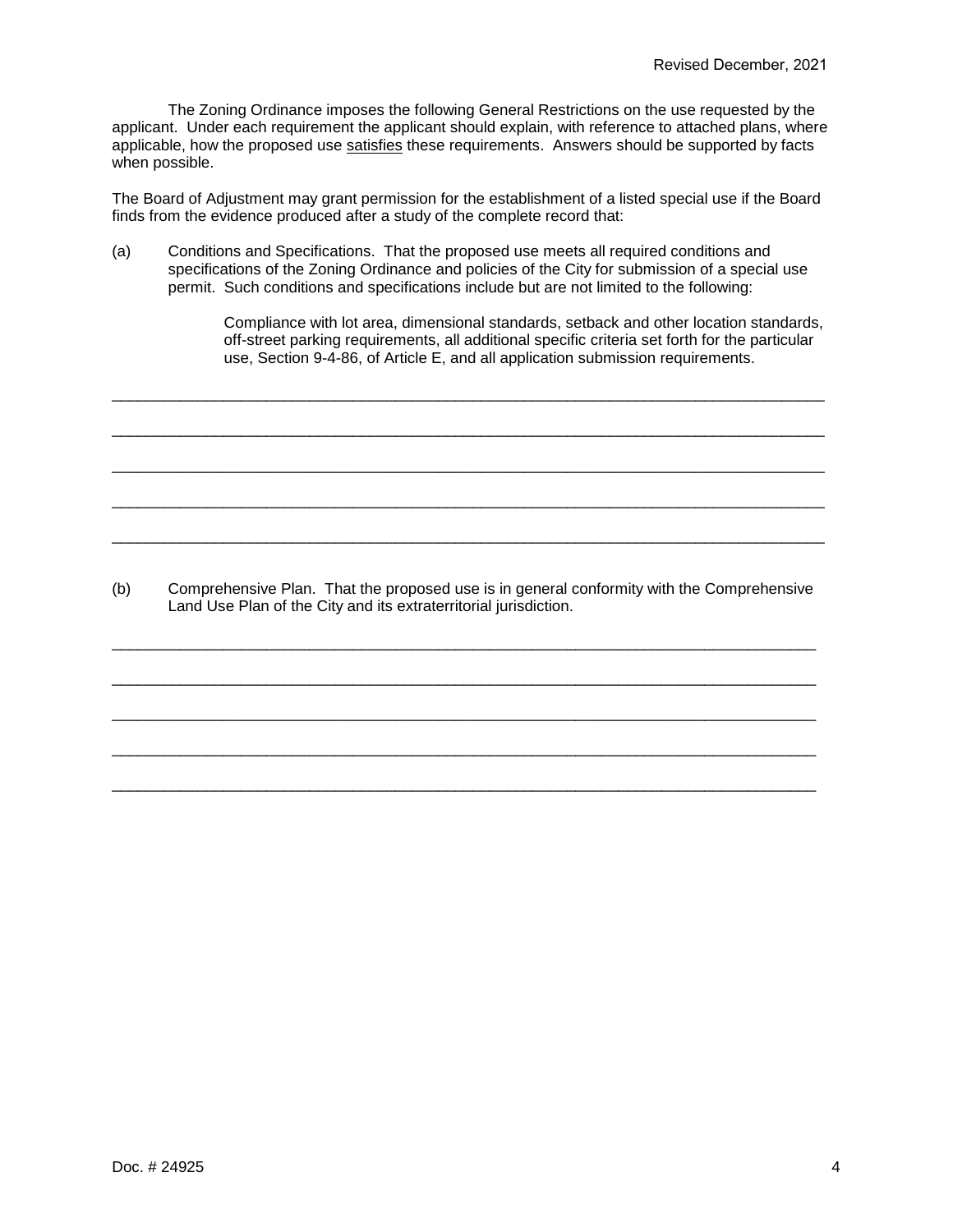(c) Health and Safety. That the proposed use will not adversely affect the health and safety of persons residing or working in the neighborhood of the proposed use.

Such health and safety considerations include but are not limited to the following:

- 1. The safe and convenient location of all on-site parking and drives.
- 2. The existing vehicular traffic on area streets.<br>3. The condition and capacity of area streets wh
- The condition and capacity of area streets which will provide access to the proposed development.
- 4. The visibility afforded to both pedestrians and operators of motor vehicles both on-site and off-site.
- 5. The reasonably anticipated increase in vehicular traffic generated by the proposed use.

\_\_\_\_\_\_\_\_\_\_\_\_\_\_\_\_\_\_\_\_\_\_\_\_\_\_\_\_\_\_\_\_\_\_\_\_\_\_\_\_\_\_\_\_\_\_\_\_\_\_\_\_\_\_\_\_\_\_\_\_\_\_\_\_\_\_\_\_\_\_\_\_\_\_\_\_\_\_\_\_\_\_\_\_

\_\_\_\_\_\_\_\_\_\_\_\_\_\_\_\_\_\_\_\_\_\_\_\_\_\_\_\_\_\_\_\_\_\_\_\_\_\_\_\_\_\_\_\_\_\_\_\_\_\_\_\_\_\_\_\_\_\_\_\_\_\_\_\_\_\_\_\_\_\_\_\_\_\_\_\_\_\_\_\_\_\_\_\_

\_\_\_\_\_\_\_\_\_\_\_\_\_\_\_\_\_\_\_\_\_\_\_\_\_\_\_\_\_\_\_\_\_\_\_\_\_\_\_\_\_\_\_\_\_\_\_\_\_\_\_\_\_\_\_\_\_\_\_\_\_\_\_\_\_\_\_\_\_\_\_\_\_\_\_\_\_\_\_\_\_\_\_\_

\_\_\_\_\_\_\_\_\_\_\_\_\_\_\_\_\_\_\_\_\_\_\_\_\_\_\_\_\_\_\_\_\_\_\_\_\_\_\_\_\_\_\_\_\_\_\_\_\_\_\_\_\_\_\_\_\_\_\_\_\_\_\_\_\_\_\_\_\_\_\_\_\_\_\_\_\_\_\_\_\_\_\_\_

\_\_\_\_\_\_\_\_\_\_\_\_\_\_\_\_\_\_\_\_\_\_\_\_\_\_\_\_\_\_\_\_\_\_\_\_\_\_\_\_\_\_\_\_\_\_\_\_\_\_\_\_\_\_\_\_\_\_\_\_\_\_\_\_\_\_\_\_\_\_\_\_\_\_\_\_\_\_\_\_\_\_\_\_

6. The anticipated, existing and designed vehicular and pedestrian movements both on-site and off-site.

(d) Detriment to Public Welfare. That the proposed use will not be detrimental to the public welfare or to the use or development of adjacent properties or other neighborhood uses.

\_\_\_\_\_\_\_\_\_\_\_\_\_\_\_\_\_\_\_\_\_\_\_\_\_\_\_\_\_\_\_\_\_\_\_\_\_\_\_\_\_\_\_\_\_\_\_\_\_\_\_\_\_\_\_\_\_\_\_\_\_\_\_\_\_\_\_\_\_\_\_\_\_\_\_\_\_\_\_\_\_\_\_

\_\_\_\_\_\_\_\_\_\_\_\_\_\_\_\_\_\_\_\_\_\_\_\_\_\_\_\_\_\_\_\_\_\_\_\_\_\_\_\_\_\_\_\_\_\_\_\_\_\_\_\_\_\_\_\_\_\_\_\_\_\_\_\_\_\_\_\_\_\_\_\_\_\_\_\_\_\_\_\_\_\_\_

\_\_\_\_\_\_\_\_\_\_\_\_\_\_\_\_\_\_\_\_\_\_\_\_\_\_\_\_\_\_\_\_\_\_\_\_\_\_\_\_\_\_\_\_\_\_\_\_\_\_\_\_\_\_\_\_\_\_\_\_\_\_\_\_\_\_\_\_\_\_\_\_\_\_\_\_\_\_\_\_\_\_\_

\_\_\_\_\_\_\_\_\_\_\_\_\_\_\_\_\_\_\_\_\_\_\_\_\_\_\_\_\_\_\_\_\_\_\_\_\_\_\_\_\_\_\_\_\_\_\_\_\_\_\_\_\_\_\_\_\_\_\_\_\_\_\_\_\_\_\_\_\_\_\_\_\_\_\_\_\_\_\_\_\_\_\_

\_\_\_\_\_\_\_\_\_\_\_\_\_\_\_\_\_\_\_\_\_\_\_\_\_\_\_\_\_\_\_\_\_\_\_\_\_\_\_\_\_\_\_\_\_\_\_\_\_\_\_\_\_\_\_\_\_\_\_\_\_\_\_\_\_\_\_\_\_\_\_\_\_\_\_\_\_\_\_\_\_\_\_

(e) Existing Uses Detrimental. That the proposed use would not be adversely affected by the existing uses in the area in which it is proposed.

\_\_\_\_\_\_\_\_\_\_\_\_\_\_\_\_\_\_\_\_\_\_\_\_\_\_\_\_\_\_\_\_\_\_\_\_\_\_\_\_\_\_\_\_\_\_\_\_\_\_\_\_\_\_\_\_\_\_\_\_\_\_\_\_\_\_\_\_\_\_\_\_\_\_\_\_\_\_\_\_\_\_\_

\_\_\_\_\_\_\_\_\_\_\_\_\_\_\_\_\_\_\_\_\_\_\_\_\_\_\_\_\_\_\_\_\_\_\_\_\_\_\_\_\_\_\_\_\_\_\_\_\_\_\_\_\_\_\_\_\_\_\_\_\_\_\_\_\_\_\_\_\_\_\_\_\_\_\_\_\_\_\_\_\_\_\_

\_\_\_\_\_\_\_\_\_\_\_\_\_\_\_\_\_\_\_\_\_\_\_\_\_\_\_\_\_\_\_\_\_\_\_\_\_\_\_\_\_\_\_\_\_\_\_\_\_\_\_\_\_\_\_\_\_\_\_\_\_\_\_\_\_\_\_\_\_\_\_\_\_\_\_\_\_\_\_\_\_\_\_

\_\_\_\_\_\_\_\_\_\_\_\_\_\_\_\_\_\_\_\_\_\_\_\_\_\_\_\_\_\_\_\_\_\_\_\_\_\_\_\_\_\_\_\_\_\_\_\_\_\_\_\_\_\_\_\_\_\_\_\_\_\_\_\_\_\_\_\_\_\_\_\_\_\_\_\_\_\_\_\_\_\_\_

\_\_\_\_\_\_\_\_\_\_\_\_\_\_\_\_\_\_\_\_\_\_\_\_\_\_\_\_\_\_\_\_\_\_\_\_\_\_\_\_\_\_\_\_\_\_\_\_\_\_\_\_\_\_\_\_\_\_\_\_\_\_\_\_\_\_\_\_\_\_\_\_\_\_\_\_\_\_\_\_\_\_\_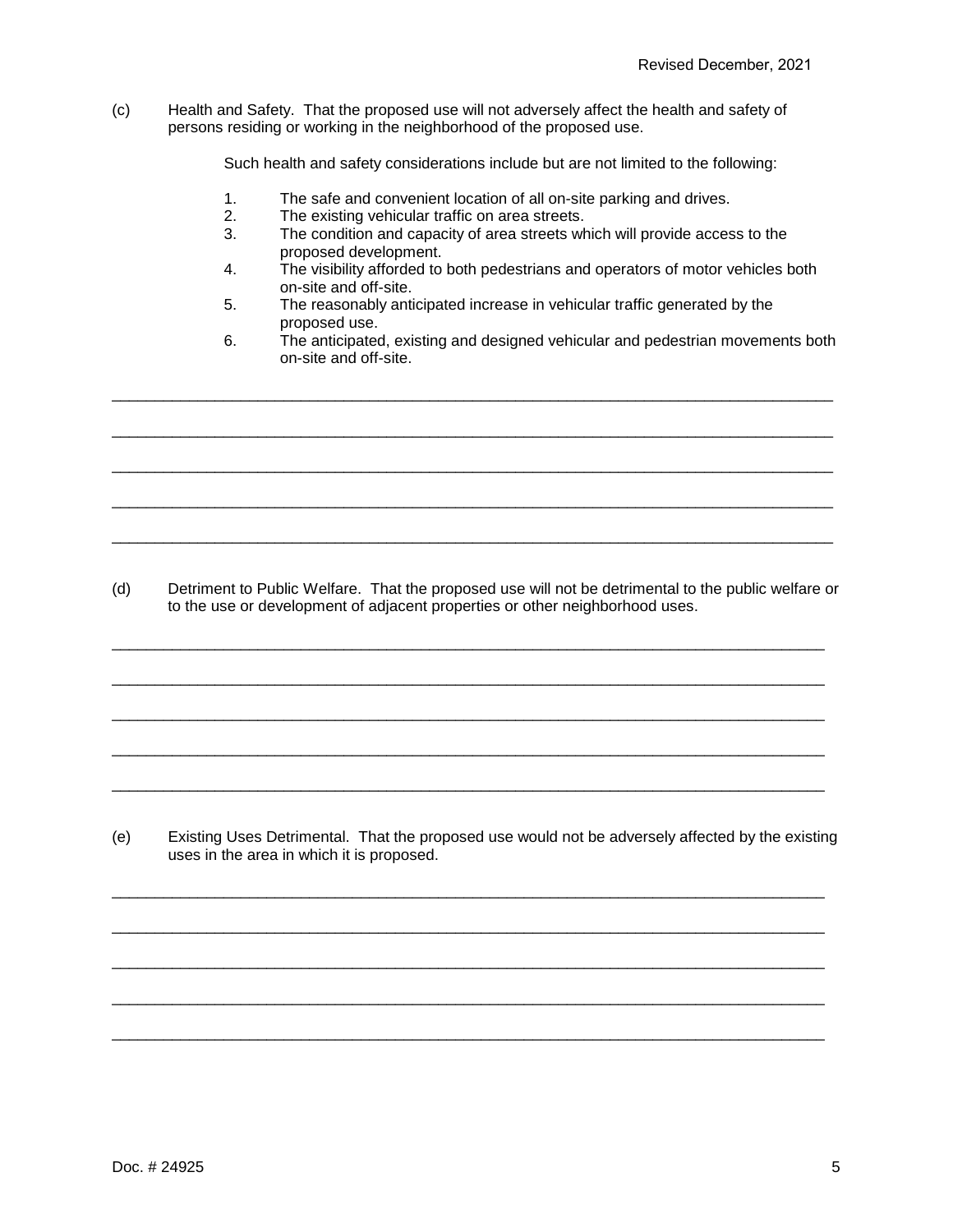(f) Injury to Properties or Improvements. That the proposed use will not injure, by value or otherwise, adjoining or abutting property or public improvements in the neighborhood.

\_\_\_\_\_\_\_\_\_\_\_\_\_\_\_\_\_\_\_\_\_\_\_\_\_\_\_\_\_\_\_\_\_\_\_\_\_\_\_\_\_\_\_\_\_\_\_\_\_\_\_\_\_\_\_\_\_\_\_\_\_\_\_\_\_\_\_\_\_\_\_\_\_\_\_\_\_\_\_\_\_\_\_\_

\_\_\_\_\_\_\_\_\_\_\_\_\_\_\_\_\_\_\_\_\_\_\_\_\_\_\_\_\_\_\_\_\_\_\_\_\_\_\_\_\_\_\_\_\_\_\_\_\_\_\_\_\_\_\_\_\_\_\_\_\_\_\_\_\_\_\_\_\_\_\_\_\_\_\_\_\_\_\_\_\_\_\_\_

\_\_\_\_\_\_\_\_\_\_\_\_\_\_\_\_\_\_\_\_\_\_\_\_\_\_\_\_\_\_\_\_\_\_\_\_\_\_\_\_\_\_\_\_\_\_\_\_\_\_\_\_\_\_\_\_\_\_\_\_\_\_\_\_\_\_\_\_\_\_\_\_\_\_\_\_\_\_\_\_\_\_\_\_

\_\_\_\_\_\_\_\_\_\_\_\_\_\_\_\_\_\_\_\_\_\_\_\_\_\_\_\_\_\_\_\_\_\_\_\_\_\_\_\_\_\_\_\_\_\_\_\_\_\_\_\_\_\_\_\_\_\_\_\_\_\_\_\_\_\_\_\_\_\_\_\_\_\_\_\_\_\_\_\_\_\_\_\_

\_\_\_\_\_\_\_\_\_\_\_\_\_\_\_\_\_\_\_\_\_\_\_\_\_\_\_\_\_\_\_\_\_\_\_\_\_\_\_\_\_\_\_\_\_\_\_\_\_\_\_\_\_\_\_\_\_\_\_\_\_\_\_\_\_\_\_\_\_\_\_\_\_\_\_\_\_\_\_\_\_\_\_\_

(g) Nuisance or Hazard. That the proposed use will not constitute a nuisance or hazard. Such nuisance or hazard considerations include but are not limited to the following:

- 1. The number of persons who can reasonably be expected to frequent or attend the establishment at any one time.
- 2. The intensity of the proposed use in relation to the intensity of adjoining and area uses.
- 3. The visual impact of the proposed use.<br>4. The method of operation or other physic
- 4. The method of operation or other physical activities of the proposed use.<br>5. The noise: odor: smoke: dust: emissions of gas. particles. solids or other

\_\_\_\_\_\_\_\_\_\_\_\_\_\_\_\_\_\_\_\_\_\_\_\_\_\_\_\_\_\_\_\_\_\_\_\_\_\_\_\_\_\_\_\_\_\_\_\_\_\_\_\_\_\_\_\_\_\_\_\_\_\_\_\_\_\_\_\_\_\_\_\_\_\_\_\_\_\_\_\_\_\_\_\_

\_\_\_\_\_\_\_\_\_\_\_\_\_\_\_\_\_\_\_\_\_\_\_\_\_\_\_\_\_\_\_\_\_\_\_\_\_\_\_\_\_\_\_\_\_\_\_\_\_\_\_\_\_\_\_\_\_\_\_\_\_\_\_\_\_\_\_\_\_\_\_\_\_\_\_\_\_\_\_\_\_\_\_\_

\_\_\_\_\_\_\_\_\_\_\_\_\_\_\_\_\_\_\_\_\_\_\_\_\_\_\_\_\_\_\_\_\_\_\_\_\_\_\_\_\_\_\_\_\_\_\_\_\_\_\_\_\_\_\_\_\_\_\_\_\_\_\_\_\_\_\_\_\_\_\_\_\_\_\_\_\_\_\_\_\_\_\_\_

\_\_\_\_\_\_\_\_\_\_\_\_\_\_\_\_\_\_\_\_\_\_\_\_\_\_\_\_\_\_\_\_\_\_\_\_\_\_\_\_\_\_\_\_\_\_\_\_\_\_\_\_\_\_\_\_\_\_\_\_\_\_\_\_\_\_\_\_\_\_\_\_\_\_\_\_\_\_\_\_\_\_\_\_

\_\_\_\_\_\_\_\_\_\_\_\_\_\_\_\_\_\_\_\_\_\_\_\_\_\_\_\_\_\_\_\_\_\_\_\_\_\_\_\_\_\_\_\_\_\_\_\_\_\_\_\_\_\_\_\_\_\_\_\_\_\_\_\_\_\_\_\_\_\_\_\_\_\_\_\_\_\_\_\_\_\_\_\_

- The noise; odor; smoke; dust; emissions of gas, particles, solids or other objectionable or toxic characteristics which are proposed or that can reasonably be expected to be a result of the operation of the proposed use.
- 6. The danger of fire or explosion.

I certify that all of the information presented by me in this application is accurate to the best of my knowledge, information and belief. I authorize the City of Greenville to place a sign on the property in question, for the purpose of alerting the general public of my request.

| <b>Print Name</b> | Signature of Applicant | Date |
|-------------------|------------------------|------|
| <b>Print Name</b> | Signature of Applicant | Date |